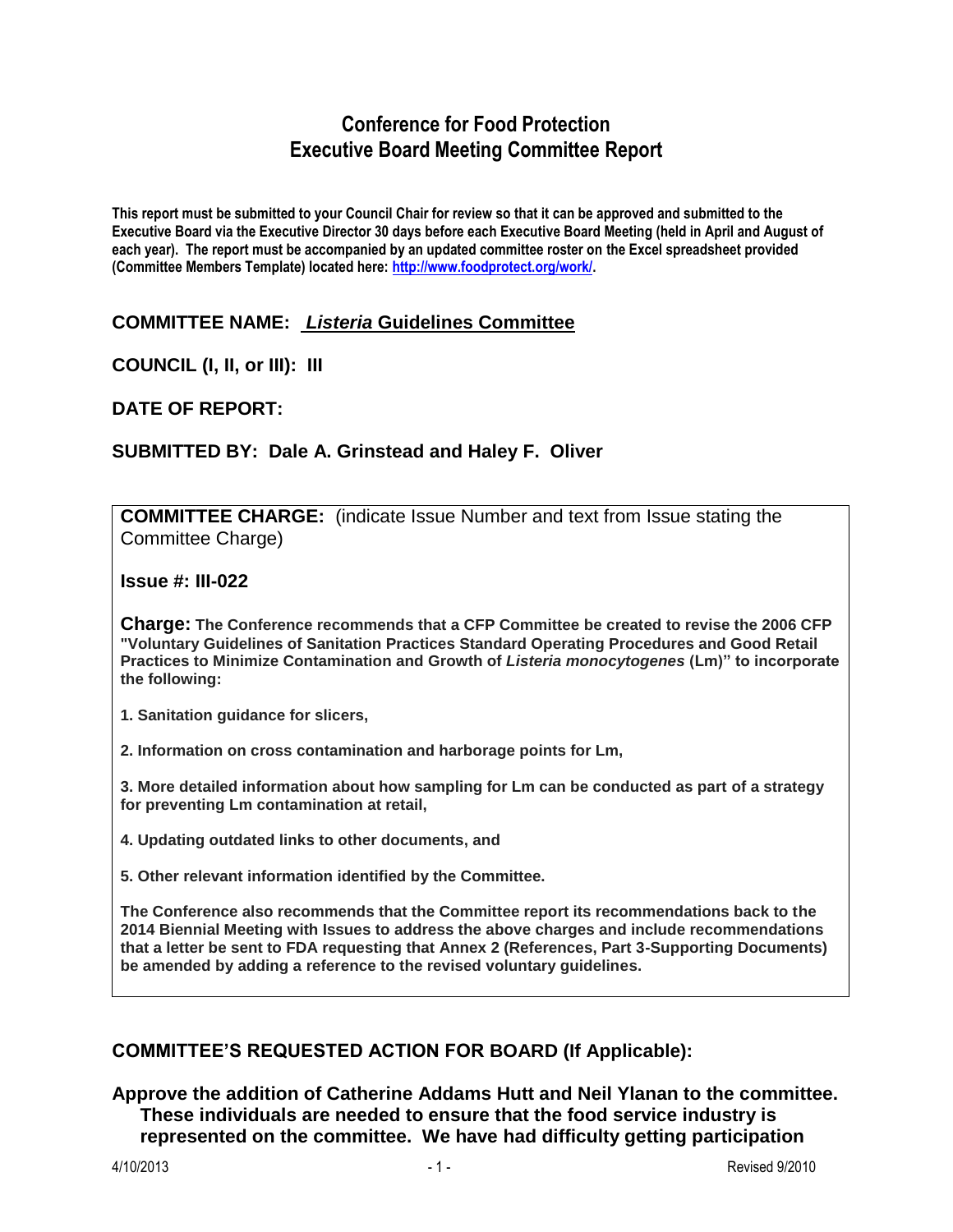**from that industry on this committee and Catherine and Neil are the only 2 that have volunteered. The committee believes that having representation from the food service industry is important when we are reworking the guidance document.**

#### **PROGRESS REPORT / COMMITTEE ACTIVITIES WITH ACTIVITY DATES:**

**The committee has had 4 conference calls. The first call was on September 18, 2012. Main items discussed in that call were introductions of committee members and the charge to the committee. There was considerable discussion on this call about the charge to the committee and there were some committee members that thought the best approach would be to ask the board to change the charge to the committee. Unfortunately some of the strongest proponents of asking for a change to the charge were not able to be on this call so the matter was tabled for the next call.**

**The second call was on October 19 2012. The changes to the committee charge discussion was left on the table because some of the members that had strongest views on this were not available for the call. The main discussion on this call was the ways that the committee wanted to share documents. Unfortunately there is no universally usable document sharing tool that can get past the various IT barriers that the diverse committee members have to deal with. Therefore the committee decided to continue to use e-mail as the only practical tool to share information. It is far from an optimum solution but is the only currently viable option. The other main topic of this call was a review of the USDA compliance guideline for controlling** *Listeria* **in post lethality exposed ready to eat meat and poultry products (published September 2012) from K. Barlow (USDA).**

**The third call was held on January 24, 2013. The discussion to ask for a change to the charge was brought from the table and discussed at length on this call. There were relatively strong views on either side of this discussion, however at the end of the call there seemed to be a consensus that the committee would NOT ask for a change to the charge and that point 5 of the charge gave the committee the freedom to provide the information that we deemed most relevant. It was decided that there would be a formal vote on this matter to settle it on the next call. The other issue that was discussed is that there were no members of the committee from the food service industry. The committee as a whole believes that it is important to have the view point of the food service industry represented on this guidance. All the committee members were asked to help identify potential members of the food service industry that could be committee members. At least two food service industry members (one from the National Restaurant Association and one from a Flight Caterer) have been identified as potential committee members. They have been contacted by the committee chairs and they are willing to serve on the committee.**